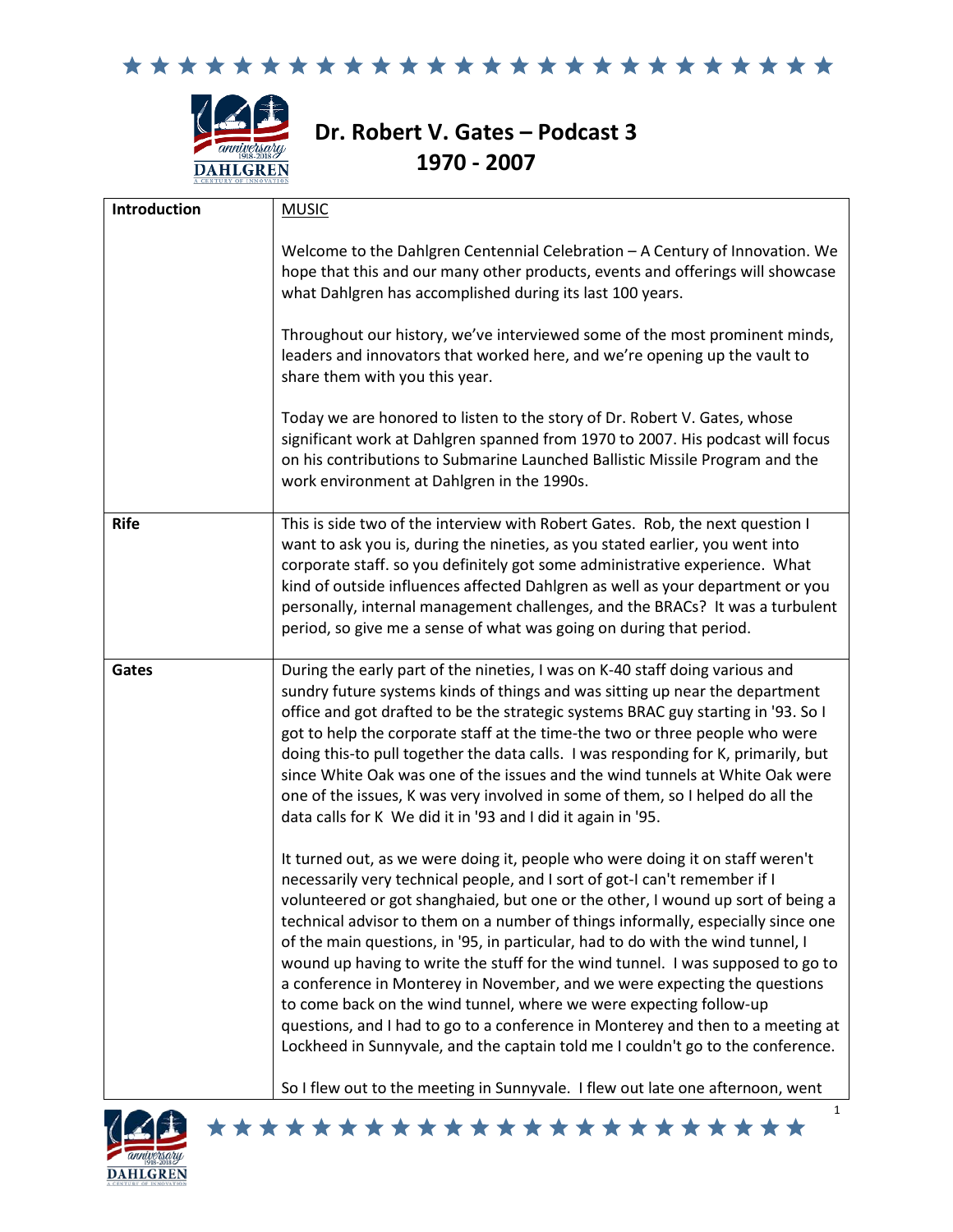|             | to the meeting the next day, and flew home on the red-eye so I could be here<br>when the questions came. Like always happens when you do that, they never<br>came. So I did that, and that got me over on corporate staff in 196. That plus<br>the NAVSEA IG, the command performance inspection. And the one they did in<br>'96 was the first one where they tried to apply the Malcolm Baldrige criteria,<br>and I got to be the leader for one of the main sections, the business results<br>section, for the first version.<br>Then when I went up over on staff, I wound up writing the implementation plan<br>for the Baldrige stuff and doing all the follow-up tracking and planning for that<br>and all the other stuff that came along, like Vision 21, which was the sort of<br>BRAC follow-on in the late nineties, when the DOD realized that when they had<br>gone through the four rounds of BRACs, they had been really focused on the<br>services and not so much at the joint level. They also, by their view, had<br>affected much more strongly the operational bases than they had RDT&E places<br>like Dahlgren RDT&E, so in Vision 21 that was written into congressional<br>language, basically required DOD to go back and look at the R&D and T&E sites<br>across the services and find some way to compare them and then look and see,<br>if there's duplication, which service maybe ought to get out in favor of another,<br>so that you could save money and you could also maybe close some sites that<br>way and not duplicate them service by service. So I was the Dahlgren lead for<br>the Vision 21 stuff.<br>And that was a very complicated thing, because when you look at Navy Labs<br>being-well, we are working capital fund places. There was a GAO report on this,<br>and I forget which one it was, but, basically, the Air Force labs are not |
|-------------|---------------------------------------------------------------------------------------------------------------------------------------------------------------------------------------------------------------------------------------------------------------------------------------------------------------------------------------------------------------------------------------------------------------------------------------------------------------------------------------------------------------------------------------------------------------------------------------------------------------------------------------------------------------------------------------------------------------------------------------------------------------------------------------------------------------------------------------------------------------------------------------------------------------------------------------------------------------------------------------------------------------------------------------------------------------------------------------------------------------------------------------------------------------------------------------------------------------------------------------------------------------------------------------------------------------------------------------------------------------------------------------------------------------------------------------------------------------------------------------------------------------------------------------------------------------------------------------------------------------------------------------------------------------------------------------------------------------------------------------------------------------------------------------------------------------------------------------------------------------------------------------------|
|             | industrially funded, and the Army labs-the Army has a very full lab system with<br>the Corps of Engineers and other things, and some are and some aren't, so they<br>sort of fall somewhere in the middle. So if you try to go functionally and figure<br>out what it costs to do a particular function at a particular place, we always<br>thought, for the working capital fund places, at Dahlgren we had a very good<br>answer. You could look at our rate and you could see what it cost to do a given<br>function, but you couldn't do that with the other labs.<br>So they had KPMG put together a process of data calls where you had a<br>humongous taxonomy. You had to characterize everything you did, then you<br>had to break down all your financials into those technical areas, and they had a<br>way they were going to compute what it costs to do a given function.                                                                                                                                                                                                                                                                                                                                                                                                                                                                                                                                                                                                                                                                                                                                                                                                                                                                                                                                                                                                     |
| <b>Rife</b> | Essentially, tum everything into numbers.                                                                                                                                                                                                                                                                                                                                                                                                                                                                                                                                                                                                                                                                                                                                                                                                                                                                                                                                                                                                                                                                                                                                                                                                                                                                                                                                                                                                                                                                                                                                                                                                                                                                                                                                                                                                                                                   |
| Gates       | And they were going to take the personnel things, the facilities things, the<br>equipment, the whole deal, and they had a way that once you broke down<br>everything you did into their bins and then characterized all your financials into<br>those same bins, they could rack them and stack them and put them together<br>any way they want and, in theory, you could compare the difference service<br>labs because you were starting from a fundamental level on all of them.<br>$\overline{2}$                                                                                                                                                                                                                                                                                                                                                                                                                                                                                                                                                                                                                                                                                                                                                                                                                                                                                                                                                                                                                                                                                                                                                                                                                                                                                                                                                                                       |

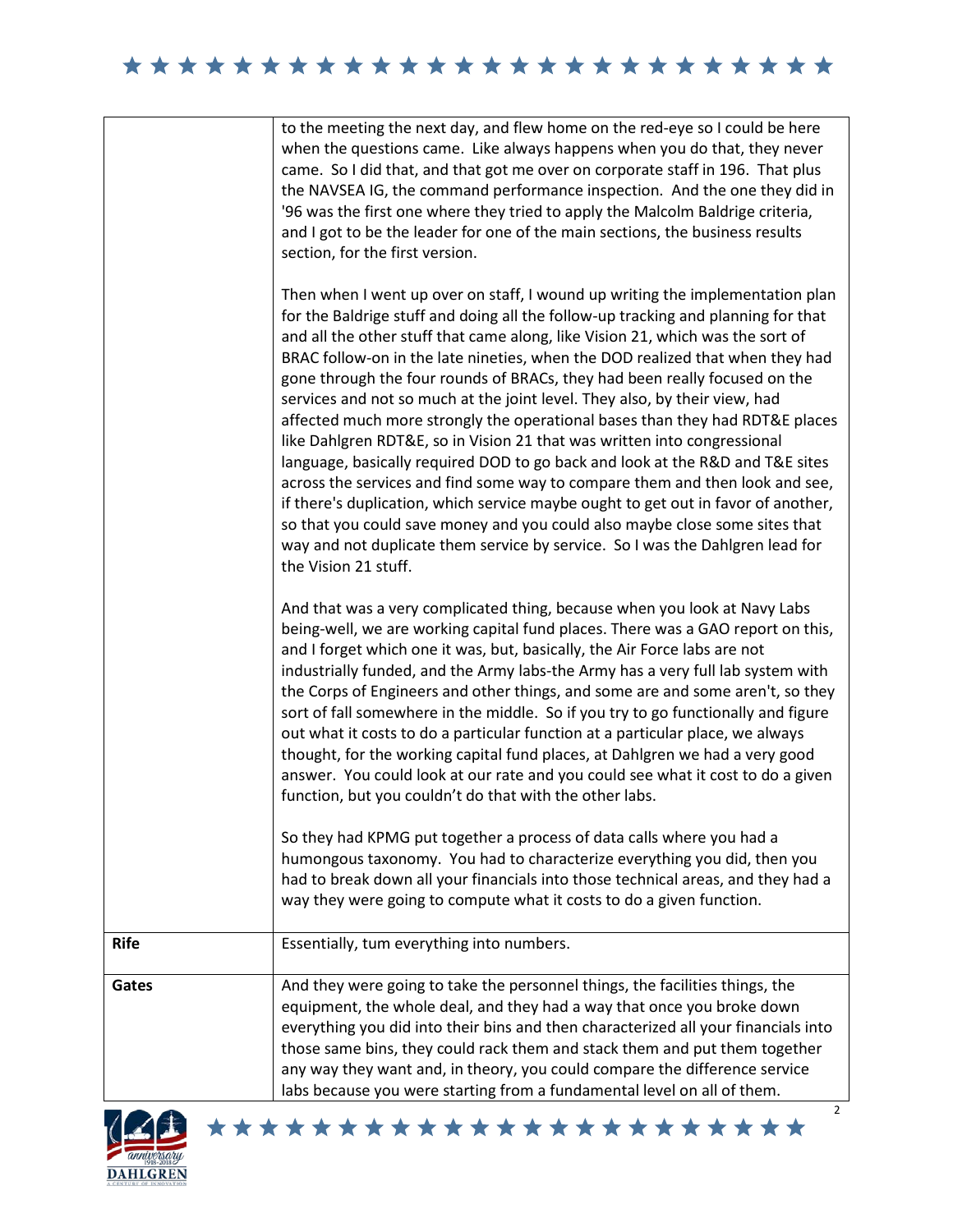|             | I was the Dahlgren person doing that, and what we did with NSWC is all of the<br>divisions got together with the NSWC staff and we strategized how we were<br>going to respond as laboratories so we would be responding consistently. A lot<br>of the issues in the data call, we brought up a lot of common issues. We didn't<br>understand what they were asking, and NSWC either made judgments on or got<br>readings on, and passed it to all of us. So all within NSWC, all had the same<br>understanding, and it was still a real mess. And we went through that process.<br>We arranged for people to come down and spend a couple of months with us<br>on a couple of occasions to do interviews and data-gathering later on to<br>validate what we had turned in.<br>I don't think it ever went anywhere, as best I can tell. It was a very, very<br>complicated thing, and I'm not sure that they ever got to the answers that they<br>were looking to get at. I think you see, again, with the BRAC they're talking<br>about doing down the road in a couple of years, they're looking at the same<br>kind of questions again that Vision 21 was supposed to get at back in the late<br>nineties. So it'll be interesting to see how they go about doing that this time,                                               |
|-------------|------------------------------------------------------------------------------------------------------------------------------------------------------------------------------------------------------------------------------------------------------------------------------------------------------------------------------------------------------------------------------------------------------------------------------------------------------------------------------------------------------------------------------------------------------------------------------------------------------------------------------------------------------------------------------------------------------------------------------------------------------------------------------------------------------------------------------------------------------------------------------------------------------------------------------------------------------------------------------------------------------------------------------------------------------------------------------------------------------------------------------------------------------------------------------------------------------------------------------------------------------------------------------------------------------------------------------------|
|             | since it was such a mess.                                                                                                                                                                                                                                                                                                                                                                                                                                                                                                                                                                                                                                                                                                                                                                                                                                                                                                                                                                                                                                                                                                                                                                                                                                                                                                          |
| <b>Rife</b> | The first time around.                                                                                                                                                                                                                                                                                                                                                                                                                                                                                                                                                                                                                                                                                                                                                                                                                                                                                                                                                                                                                                                                                                                                                                                                                                                                                                             |
| Gates       | It's an extremely complicated problem, and it was a very extremely complicated<br>data-gathering thing to try to go at getting the answer. Hopefully, they'll find a<br>better way of doing it this time. It was kind of interesting that when the office<br>that KPMG had, where they were doing this for DOD, it was as tightly guarded<br>as any compartmentalized program I've ever worked in. You couldn't get into<br>the room or you couldn't see any of the stuff. What they were doing and the<br>data they were getting was extremely closely held. So when they wrote general<br>instructions and general data calls, trying to interpret it in our particular context<br>and then get answers was a very tough thing to do, since you couldn't actually<br>talk to anybody much.<br>That was a very complicated data-gathering process, but it's what's been going<br>on---I mean, of the things I've read, you can go back in the fifties when Dr.<br>Bramble and Dr. Lyddane- I mean, Dr. Bramble especially, saw that what<br>Dahlgren was known for, which was testing guns and armor, we were going to<br>be out of business, potentially, after the Korean War, that they didn't need a<br>place like this. He, reading the environment, started moving us in ways that<br>probably Thompson had already started |
| <b>Rife</b> | Toward the weapons lab concept.                                                                                                                                                                                                                                                                                                                                                                                                                                                                                                                                                                                                                                                                                                                                                                                                                                                                                                                                                                                                                                                                                                                                                                                                                                                                                                    |
|             |                                                                                                                                                                                                                                                                                                                                                                                                                                                                                                                                                                                                                                                                                                                                                                                                                                                                                                                                                                                                                                                                                                                                                                                                                                                                                                                                    |
| Gates       | Away from being a proving ground to being a weapons lab. Getting the SLBM<br>work that started in the late fifties through the sixties and seventies, made a<br>change for us in actually developing stuff, working at a systems level on stuff                                                                                                                                                                                                                                                                                                                                                                                                                                                                                                                                                                                                                                                                                                                                                                                                                                                                                                                                                                                                                                                                                    |



 $\Gamma$ 

Τ

ヿ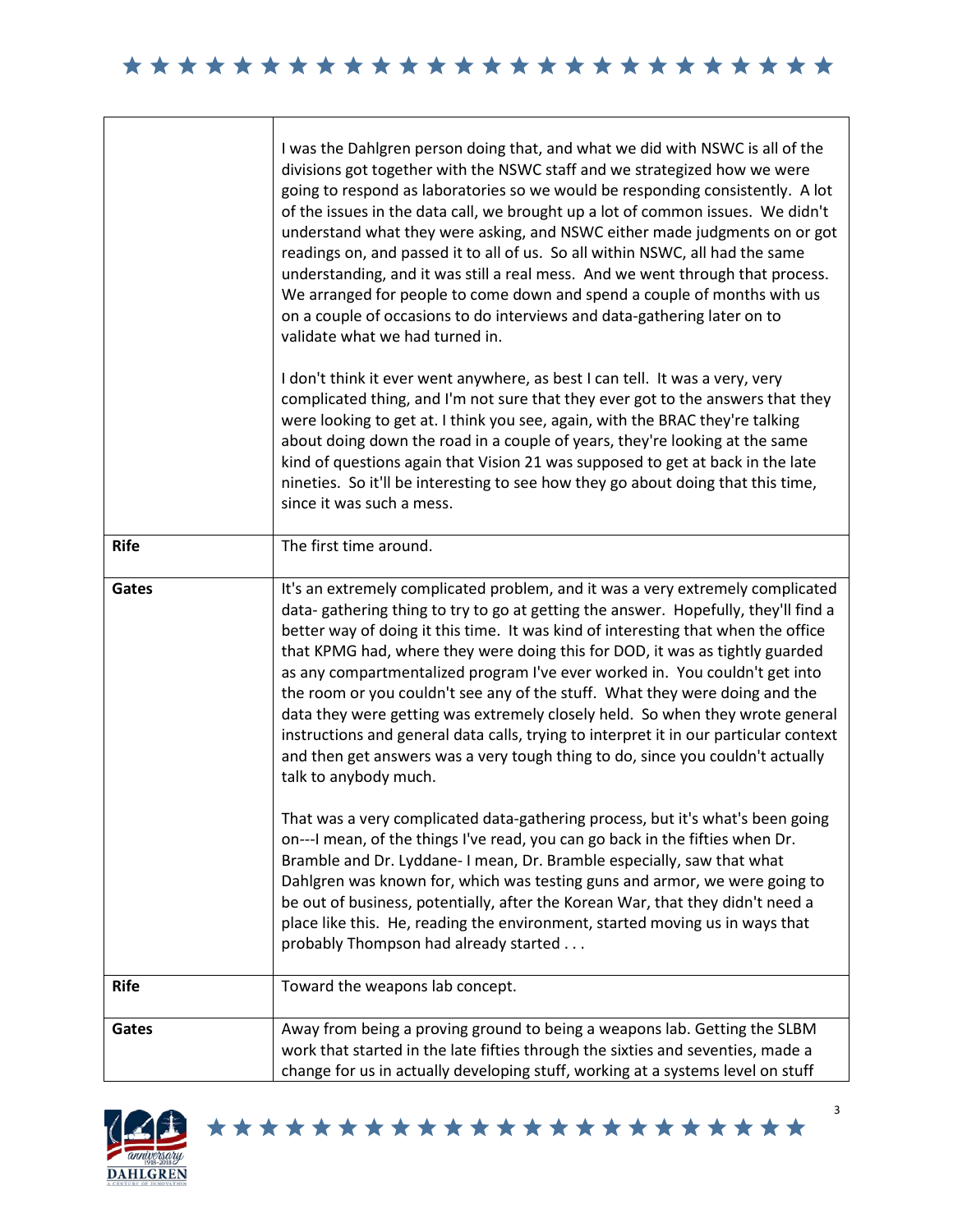|             | So you can see that what                                                                                                                                                                                                                                                                                                                                                                                                                                                                                                                                                                                                                                                                                                                                                                                                                                                                                                                                                                                                                                                                                                                                                                                                                                                                                                                                                                                                             |
|-------------|--------------------------------------------------------------------------------------------------------------------------------------------------------------------------------------------------------------------------------------------------------------------------------------------------------------------------------------------------------------------------------------------------------------------------------------------------------------------------------------------------------------------------------------------------------------------------------------------------------------------------------------------------------------------------------------------------------------------------------------------------------------------------------------------------------------------------------------------------------------------------------------------------------------------------------------------------------------------------------------------------------------------------------------------------------------------------------------------------------------------------------------------------------------------------------------------------------------------------------------------------------------------------------------------------------------------------------------------------------------------------------------------------------------------------------------|
|             | Dr. Lyddane and Dr. Bramble did, what Barney Smith followed on, and what<br>Colvard in some ways brought to a point with Aegis back in the seventies, it was<br>a way that they all looked at the environment and realized that what we were<br>known for was not something that the Navy was going to need much of<br>anymore. Now, it turned out, when I got here in 1970, and lived just off of base,<br>during Vietnam, they did need us to do that again. I mean, the guns were firing<br>all the time                                                                                                                                                                                                                                                                                                                                                                                                                                                                                                                                                                                                                                                                                                                                                                                                                                                                                                                          |
| <b>Rife</b> | Shore bombardments.                                                                                                                                                                                                                                                                                                                                                                                                                                                                                                                                                                                                                                                                                                                                                                                                                                                                                                                                                                                                                                                                                                                                                                                                                                                                                                                                                                                                                  |
| Gates       | There was a whole lot of gun work, range work, back in the early sixties and<br>seventies, on proof and acceptance.                                                                                                                                                                                                                                                                                                                                                                                                                                                                                                                                                                                                                                                                                                                                                                                                                                                                                                                                                                                                                                                                                                                                                                                                                                                                                                                  |
| <b>Rife</b> | Yes. There was a test on heart also, with Dr. Bull, and we run into                                                                                                                                                                                                                                                                                                                                                                                                                                                                                                                                                                                                                                                                                                                                                                                                                                                                                                                                                                                                                                                                                                                                                                                                                                                                                                                                                                  |
| Gates       | And so while they thought that we were going to go out of business in the fifties<br>as being a gun-testing place, there was actually an awful lot of it came back<br>again during Vietnam. But by then we were significantly different, and as<br>somebody pointed out to me one day, you could tell how different we are by<br>realizing, when you stop to listen, that you don't hear the guns very often<br>anymore.                                                                                                                                                                                                                                                                                                                                                                                                                                                                                                                                                                                                                                                                                                                                                                                                                                                                                                                                                                                                             |
| <b>Rife</b> | I've been down to Dahlgren quite a bit doing the research, and I only hear a gun<br>go off sporadically. The last couple of times I've been here, I haven't heard a<br>gun off, so that says a lot.                                                                                                                                                                                                                                                                                                                                                                                                                                                                                                                                                                                                                                                                                                                                                                                                                                                                                                                                                                                                                                                                                                                                                                                                                                  |
| Gates       | And then one of the things, you start talking to Colvard a lot, and Colvard is-I've<br>had him as a professor in a couple of courses, he's on my dissertation<br>committee, so we've talked a lot about one thing and another-and being on<br>staff with Tom Clare and we've talked a lot, seen a lot of this as we went<br>through the strategic planning process in the late nineties, that there's been a<br>continual discussion that we've put ourselves in, we've inserted our opinions in<br>over the years. There's been a continuing discussion going back to the fifties<br>and sixties as to what is it that the Navy needs from places like Dahlgren.<br>I think you look at people like Barney Smith and Jim Colvard and Tom Clare and<br>some others, have really been at the forefront of trying to shape that<br>discussion, and it's based on a very strong belief that the Navy needs places like<br>Dahlgren. I was reading a thing yesterday, Robert Hillyer giving a speech in the<br>late seventies out on the West Coast some place. He was the technical director<br>at China Lake, I guess, at the time. He was saying- he made the comment then,<br>and you see these words all the way back into the sixties and before-that the<br>Navy needs places like Dahlgren to be a smart buyer, that you're going to go to<br>contractors, you're going to go to industry to get things made, but that's usually |

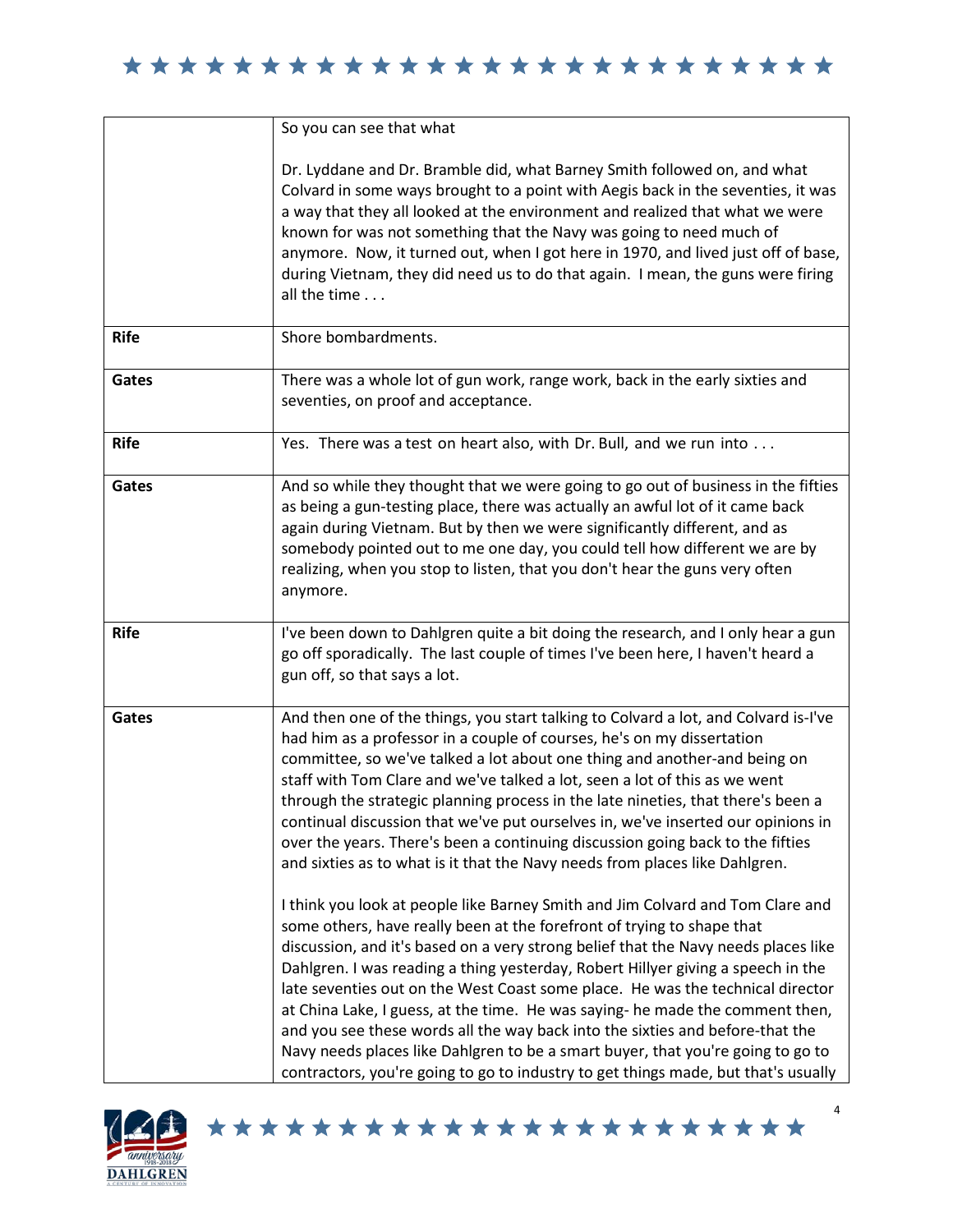| <b>Rife</b> | on the basis of a contract. So you need somebody to help write the<br>requirements right for the contract, you need somebody to help you know that<br>you've got what you paid for.<br>That's exactly right, because what I found in the research in preparing our<br>World War II chapter is in the development of the armor and projectile<br>laboratory, what had happened was, it was Thompson's idea, because he saw<br>this corning. Between World War I, in which armor projectile development and<br>evaluation was at its peak, and World War II, when it was just recovering, during<br>the twenties and thirties, a lot of knowledge had been lost in industry because                                                                                                                                     |
|-------------|-----------------------------------------------------------------------------------------------------------------------------------------------------------------------------------------------------------------------------------------------------------------------------------------------------------------------------------------------------------------------------------------------------------------------------------------------------------------------------------------------------------------------------------------------------------------------------------------------------------------------------------------------------------------------------------------------------------------------------------------------------------------------------------------------------------------------|
|             | of the merchants of death as well asjust no gun testing going on. So what the<br>Navy found in the late thirties, going into World War II, was that the quality was<br>just really awful on these, and that's one of the reasons they built the armor<br>and projectile laboratory, so it's another case of history repeating itself.                                                                                                                                                                                                                                                                                                                                                                                                                                                                                 |
| Gates       | And one of the things that you see all along, and I did some stuff years ago,<br>looking at some technology things back in the early nineties, I guess, late<br>eighties and early nineties, looking at what is it government's supposed to be<br>doing, and Navy Labs in particular, supposed to be doing with technology, and<br>obviously we're not going to be a huge center of mass on any deep technical<br>area. On the other hand, we have individuals who can have good ideas, and we<br>have people who know what the Navy's needs are better than maybe some<br>people do in academia.                                                                                                                                                                                                                     |
|             | So that we have people who can have good ideas, who can push good ideas,<br>who can work on good ideas, and when it becomes clear that they're good<br>ideas, then maybe we can't do the magnitude or the level of the research, but<br>we've got a concept to a point that academia or maybe multiple people will pick<br>up and run with or maybe industry will. So you very quickly come down to the<br>idea, when you look at technology, there's stuff that you don't know what it's<br>going to be good for and it may wind up being commercial, it may wind up<br>being military.                                                                                                                                                                                                                              |
|             | There are some areas, like high explosives for ordnance, that are very<br>particularly for military. Well, that first category, when you don't know what<br>they're going to wind up being in the end, you get a much better chance of<br>getting academia or industry interested in doing that. We get involved because<br>we may bring a different spin to it. Some of those other areas, the special areas,<br>that are military only, almost, sometimes, if you're smart- and I think that ONR<br>was set up to do this, historically-by putting money out, you can interest people<br>in doing research in areas where you need research done. Sometimes, as we've<br>discovered, there just isn't enough money to get people interested in looking at<br>certain things, so then the government has to step in. |
|             | So places like Dahlgren can be very helpful in some of those areas that industry<br>is just not interested in looking at anymore. And one of the places that's been<br>in recent years-there was a study done in DOD in the late eighties, looking at                                                                                                                                                                                                                                                                                                                                                                                                                                                                                                                                                                 |

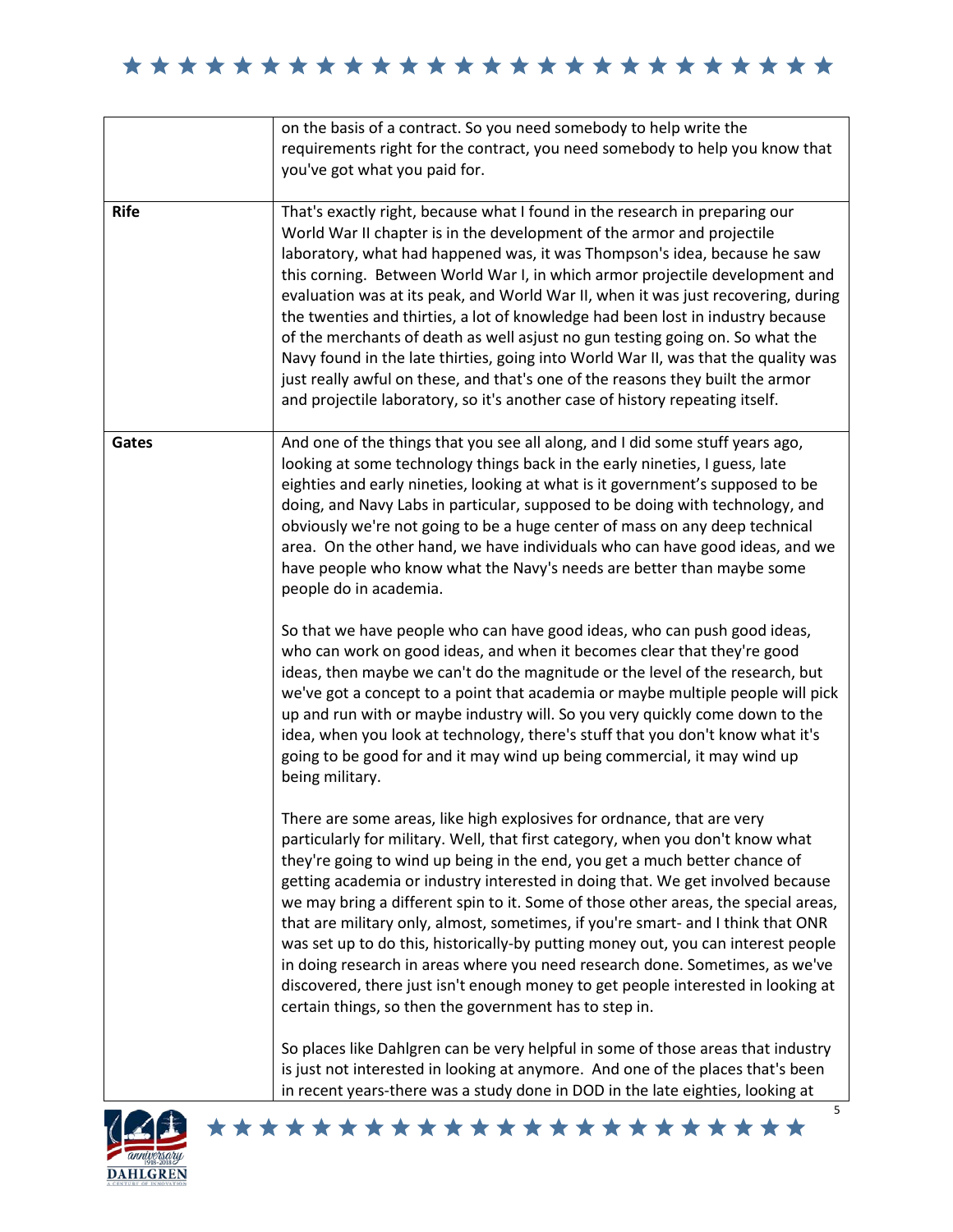|             | some of the strategic systems technology areas, and one of the ones that was<br>dropping off rapidly was reentry systems. The Navy and the Air Force haven't<br>done a reentry system development since the Navy did the reentry body for the<br>Trident II that was developed during the eighties, and so a lot of the wind-<br>tunnel testing and the conceptual kind of things were done in the fairly early<br>eighties.<br>There hasn't been a development like that since then, and the reentry stuff is<br>different than the space shuttle. It's not tiles, it's ablative material. It used to<br>be there were times when there was big overlap between what you were doing<br>with the space program and what you were doing with reentry, but the Apollo<br>thing having ablative shields and things<br>But now, the tiles is a much different technology, so there's not that much going<br>on that's common. But then you wind up-what you found out is that a lot of the<br>technical expertise was in the government, a lot of the test data was in the<br>government. Colleges weren't even very interested so they weren't graduating<br>Ph.D.'s who had studied reentry physics, because there was no market for it. |
|-------------|----------------------------------------------------------------------------------------------------------------------------------------------------------------------------------------------------------------------------------------------------------------------------------------------------------------------------------------------------------------------------------------------------------------------------------------------------------------------------------------------------------------------------------------------------------------------------------------------------------------------------------------------------------------------------------------------------------------------------------------------------------------------------------------------------------------------------------------------------------------------------------------------------------------------------------------------------------------------------------------------------------------------------------------------------------------------------------------------------------------------------------------------------------------------------------------------------------------------------------------|
| <b>Rife</b> | The cold war was over why do you need it?                                                                                                                                                                                                                                                                                                                                                                                                                                                                                                                                                                                                                                                                                                                                                                                                                                                                                                                                                                                                                                                                                                                                                                                              |
|             |                                                                                                                                                                                                                                                                                                                                                                                                                                                                                                                                                                                                                                                                                                                                                                                                                                                                                                                                                                                                                                                                                                                                                                                                                                        |
| Gates       | The research that was going on, that you'd wind up doing dissertation work on,<br>was not that anymore. So it became obvious that a lot of what was left of that<br>technology, as people retired and whatever, that was in the government. So<br>there has actually been some work to actually get a little funding for the Navy<br>and the Air Force to actually get some real work done in reentry systems, and a<br>lot of that's come to Dahlgren, and Dahlgren has been able to work with people<br>who make these kind of materials and things and keep a little bit of work going.<br>But it's a very difficult thing in some of these areas when the interest moves on.<br>That's when we sort of have to stay around.                                                                                                                                                                                                                                                                                                                                                                                                                                                                                                        |
|             | I've wandered kind of far afield, but if you look at what the environment-I<br>mean. I can go back and find examples all the way along, back to Dr. Bramble<br>and all the way up to the present, where Dahlgren. whether given individuals<br>like Bramble and Lyddane and Barney Smith and Colvard, or whether as a<br>group-some of the things Jim Colvard put together in terms of the planning with<br>the senior department heads and people like that-what went on through the<br>eighties and nineties and we did when I was over on staff in the late nineties,<br>trying to figure out where is it the needs are for the Navy, where do we need to<br>go as Dahlgren to support those needs, and we've actually taken the lead in<br>getting into various things.                                                                                                                                                                                                                                                                                                                                                                                                                                                            |
|             | When you go back to the seventies, moving into systems engineering with<br>Aegis, where the Navy needed somebody to move away from the component<br>level that we had always been at, and the testing level we had always been at,<br>somebody to help design systems and integrate bigger systems and do that sort<br>of stuff, and on through the nineties and up to the present, we started to think,                                                                                                                                                                                                                                                                                                                                                                                                                                                                                                                                                                                                                                                                                                                                                                                                                               |

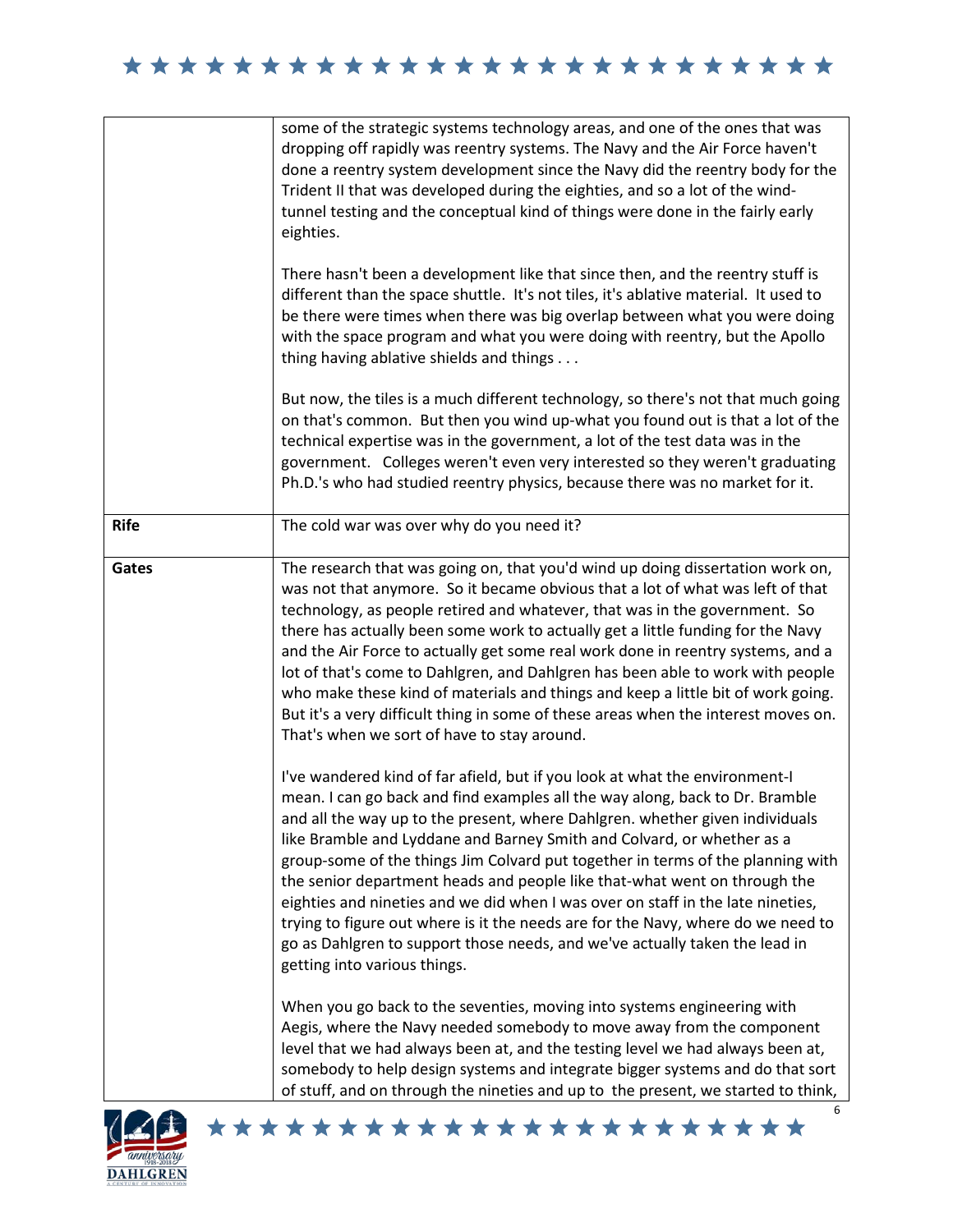|             | important, but now ships don't operate by themselves anymore. They don't<br>only operate with other ships either; they operate with the other services, they                                                                                                                                                                                                                                                                                                                                                                                                                                                                                                                                                                                                                                                                               |
|-------------|--------------------------------------------------------------------------------------------------------------------------------------------------------------------------------------------------------------------------------------------------------------------------------------------------------------------------------------------------------------------------------------------------------------------------------------------------------------------------------------------------------------------------------------------------------------------------------------------------------------------------------------------------------------------------------------------------------------------------------------------------------------------------------------------------------------------------------------------|
|             |                                                                                                                                                                                                                                                                                                                                                                                                                                                                                                                                                                                                                                                                                                                                                                                                                                            |
|             |                                                                                                                                                                                                                                                                                                                                                                                                                                                                                                                                                                                                                                                                                                                                                                                                                                            |
|             | operate with satellites                                                                                                                                                                                                                                                                                                                                                                                                                                                                                                                                                                                                                                                                                                                                                                                                                    |
| <b>Rife</b> | Satellites and aircraft.                                                                                                                                                                                                                                                                                                                                                                                                                                                                                                                                                                                                                                                                                                                                                                                                                   |
|             |                                                                                                                                                                                                                                                                                                                                                                                                                                                                                                                                                                                                                                                                                                                                                                                                                                            |
| Gates       | with other countries. So we've sort of had a push going on through<br>the nineties to the present, when we set up the new T Department, was<br>basically looking at how do you do systems engineering at a theater level, so<br>that you can go back and start saying, okay, I'm still in the business primarily of<br>designing weapons systems and combat control systems, but now they not only<br>have to work on the ship with this particular system, they probably have to<br>work with a higher-level system or maybe be that higher level system, and they<br>have to work in a much different environment than it was before.                                                                                                                                                                                                    |
|             | So I think you've seen Dahlgren shift over the years from being a test place to<br>doing components, whether it was bombsight testing or whether it was<br>developing armor, or whether it was developing weapons or whatever, to<br>actually moving into system work and moving beyond, I'll say simple systems,<br>into much more complicated shipboard systems, into theater systems, and<br>we've even come around to the way of thinking-and Gene Gallaher probably<br>told Rodney some of this when they talked-is that we also realized<br>that a lot of the stuff that we do has interest and an application beyond the<br>Navy one that we saw for it.                                                                                                                                                                            |
|             | So we even had in our strategic plan, in our core equities and things, a thing<br>called national needs, which sort of reflects the idea that a lot of the things we<br>develop as technical solutions for the Navy, there's no reason that they can't be<br>used other places in the government. And some of those things have found<br>homes, whether it's the Customs Service or whoever, a lot of the technologies,<br>most of those places don't have the technology people in the government to<br>support their needs in technical. They have to depend on what gets developed<br>by industry, and maybe not even funding it sometimes, just being able to pick<br>up good ideas as they've been developed.                                                                                                                         |
|             | So it'd be kind of a shame not to take advantage of a place like us and the things<br>we do that should be available to the government at large, so we've had sort of<br>a sideline in some of the things we've done. Some of the things we've done,<br>whether it's been terrorism- related, some of the chemical-biological defense<br>things that we've done basically for shipboard, and as we've gotten into things,<br>our technology that are more broadly based for all the services, we found a lot<br>of the detectors and things we've come up with, a lot of that sort of stuff has<br>been of particular interest now outside of the strictly-outside of the military<br>interest as we worry much more about terrorists and homeland defense.<br>We've got some pushes going with force protection, which is a very specific |

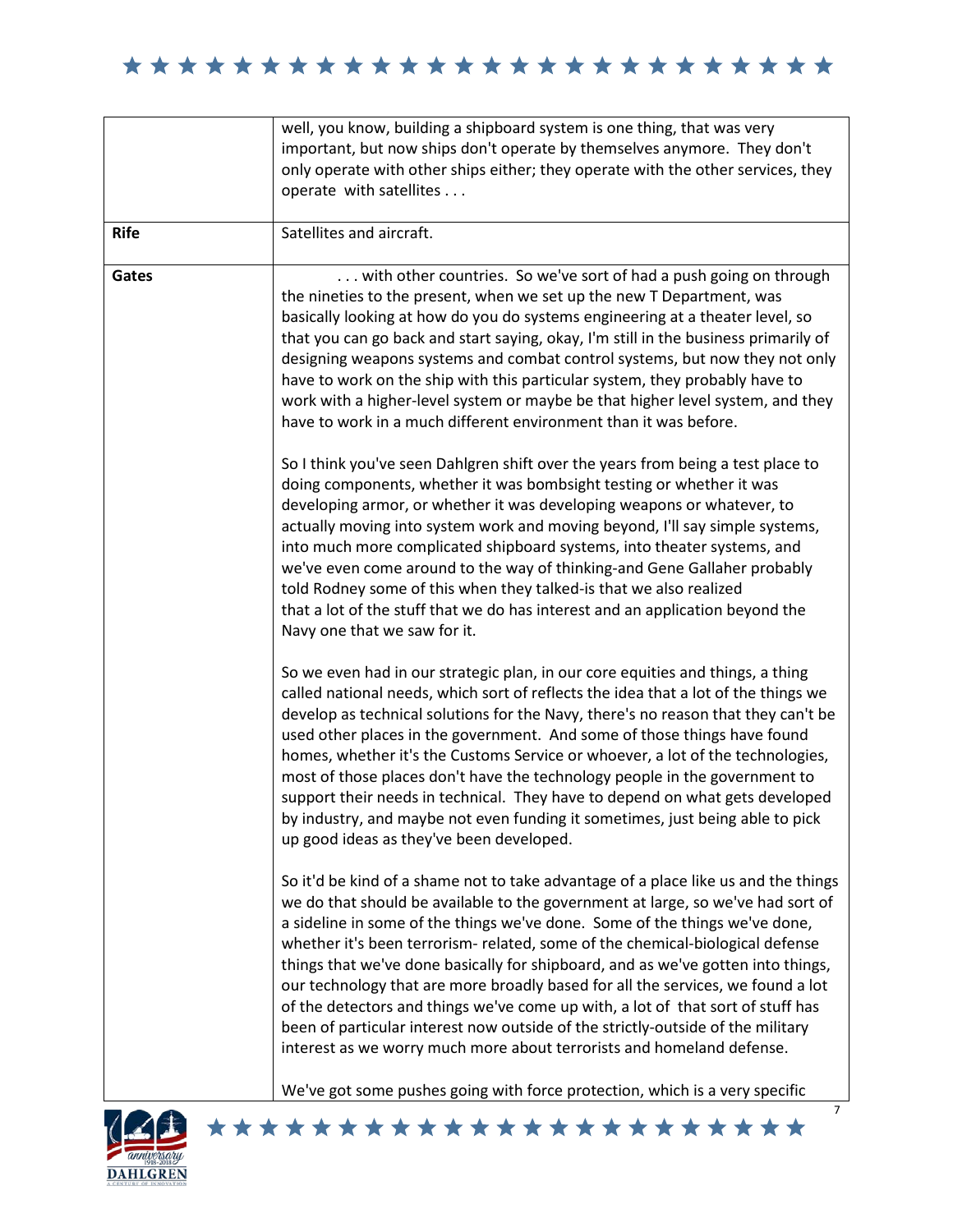|             | military application of the antiterrorist thing, but a lot of the things we do there<br>also have broader application outside of just protecting Navy bases and Navy<br>ships. So that's something that's becoming more widely recognized, that, in<br>general, a lot of the things we've developed for the Navy, but not just us, a lot<br>of the military things, if you look at them right, have got technology that could<br>be of great use outside of the military.                                                                                                                                                                                                                                                                                    |
|-------------|--------------------------------------------------------------------------------------------------------------------------------------------------------------------------------------------------------------------------------------------------------------------------------------------------------------------------------------------------------------------------------------------------------------------------------------------------------------------------------------------------------------------------------------------------------------------------------------------------------------------------------------------------------------------------------------------------------------------------------------------------------------|
| <b>Rife</b> | For the civilian sector.                                                                                                                                                                                                                                                                                                                                                                                                                                                                                                                                                                                                                                                                                                                                     |
| Gates       | For the civilian sector and for homeland defense. So some of that is still sort of<br>in kind of a birthing stage in DOD as to how DOD is going to play with homeland<br>security, so that eventually will come down to how we can support those kind<br>of places. We've done it for years at one level. As things sort themselves out, it<br>may reach another level a higher level, getting technology much more<br>efficiently transferred. And I think we've always done things, I mean, go to<br>Panama City and Dahlgren has done the same thing, but we always have had<br>worked with the state, and Panama City has done things with state and county<br>folks, using some of their underwater detection things for local sheriff's<br>departments |
| <b>Rife</b> | Swamps.                                                                                                                                                                                                                                                                                                                                                                                                                                                                                                                                                                                                                                                                                                                                                      |
| Gates       | Yes, help search lakes and swamps and things. So we've always had ways of<br>trying to get our technology to other places. The thing you find out, being a<br>working capital fund place, most of those folks don't have too much money, so<br>you've got to find a way you can transfer what you're doing to them for a very<br>few and maybe no bucks. So that can be a challenge. We have a lot of good<br>technology that can be of use to people. And I think as you get into some of the<br>Desert Storm and what happened recently and all in between, you see<br>Tomahawks are being used extensively, some of the driving force for what<br>we've been doing in the new mission and planning for Tomahawk came out of<br>those experiences.         |
|             | There have been a lot of technology things developed on very short notice,<br>especially in Desert Storm, in J Department to meet some very specific needs.<br>When Tomahawk came to be used, we tended to find out a little after the fact,<br>because the planning is done outside of Dahlgren. The system is used by the<br>military, and so we get the feedback in the lessons learned. If there were<br>problems, we certainly would have heard about them, and the fact we didn't is<br>probably a good thing.                                                                                                                                                                                                                                         |
|             | So that when Tomahawk-we sort of were stood up and prepared to support<br>that. During the operational situation we weren't called on, to my knowledge,<br>very much to support Tomahawk, but on the other hand, the lessons learned<br>and some of the things that came back certainly fed into changes and<br>improvements later on. So took those lessons and folded them in operationally.                                                                                                                                                                                                                                                                                                                                                               |

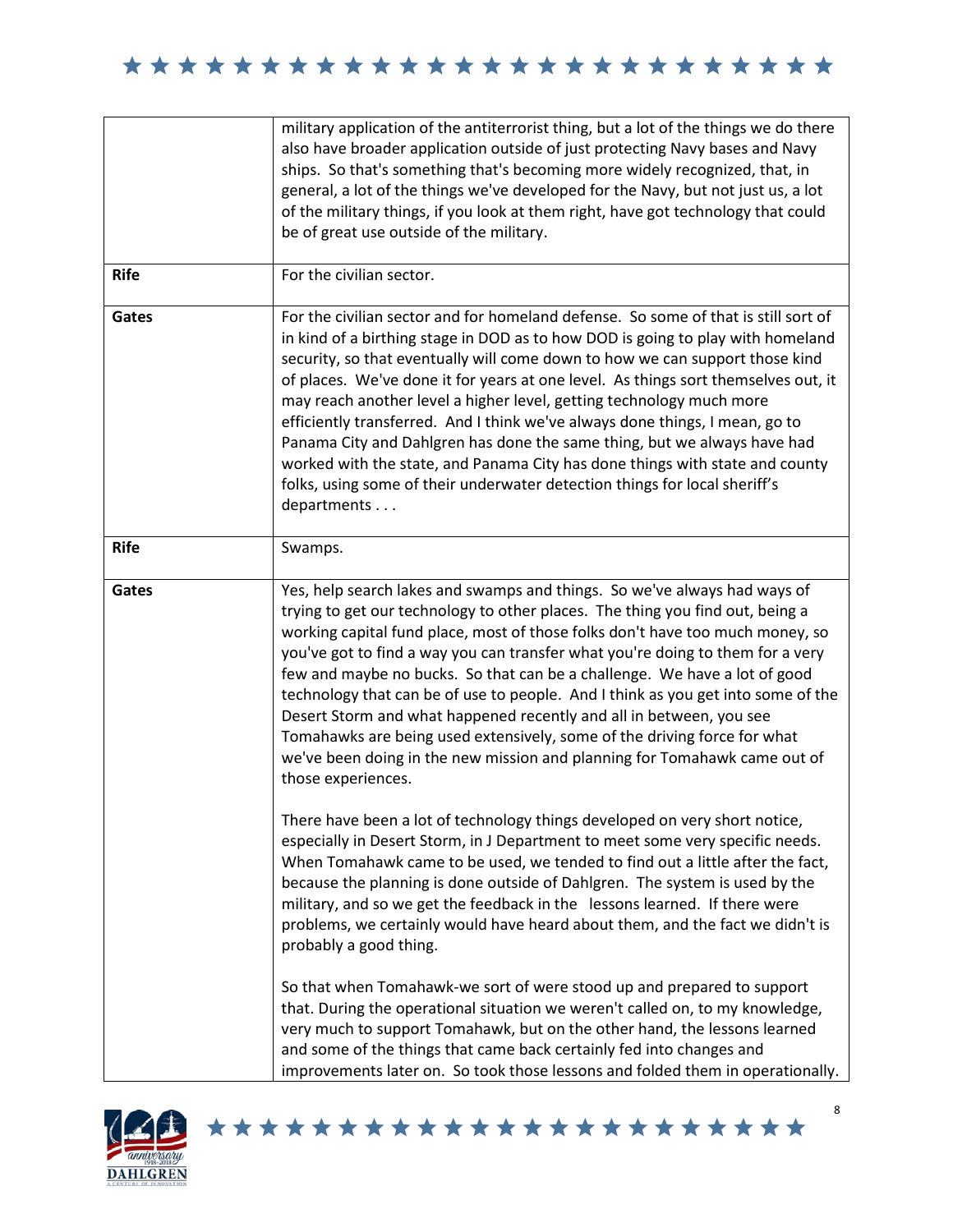|             | It was an operational system. We're not an operational place in that context.                                                                                                                                                                                                                                                                                                                                                                                                                                                                                                                                                                                                                                                                      |
|-------------|----------------------------------------------------------------------------------------------------------------------------------------------------------------------------------------------------------------------------------------------------------------------------------------------------------------------------------------------------------------------------------------------------------------------------------------------------------------------------------------------------------------------------------------------------------------------------------------------------------------------------------------------------------------------------------------------------------------------------------------------------|
| <b>Rife</b> | Early nineties. In one of our interviews with one of the former commanders, he<br>talked about the hiring freeze as well as downsizing, and according to him, it<br>created both a technological and a management chasm-that's the term that he<br>used. What can you say about that? Because I imagine in the early nineties<br>that you were caught square in the middle of that.                                                                                                                                                                                                                                                                                                                                                                |
|             | You go back, as I said, with the dissertation research I've been doing, you go<br>back and you read some of the same stuff over and over again. There has<br>always been an up-and- down process on personnel ceilings, how many people<br>we could have, how many high- grades you can have, whether you can hire.<br>There have always been ups and downs on that, and all through my career I've<br>seen that. I mean, there was a high-grade freeze through the last two or three<br>years of the seventies, and a bunch of us who were on the verge of being<br>thirteens got hung up for a couple of three years. There were some hiring<br>freezes during the eighties. There were some hiring freezes during the nineties.                 |
|             | You go back and look at-if you plot experience, you see these dips that equate<br>to hiring in certain parts of the eighties and certain parts of the nineties. You<br>can almost think of it like the British after World War I. There's some<br>generations that were lost at Dahlgren that there were hiring freezes of a year<br>or two or whatever, and you see these dips. And as those categories of people<br>reached the time they're supposed to be stepping up to the leadership<br>positions, and some of the ones, you go back twenty years, you start looking at<br>people who should be the branch heads and division heads and program<br>managers, you go back to those folks who should have been hired in the mid-<br>eighties. |
|             | We did a study, in fact, when I was on staff, Jim Obrasky led it and he called it<br>Project Ezra. But he went back and did a look at length of service, where people<br>were, when people were going to retire, where the people were who ought to<br>be in the pipeline, and that got us, back in '98 or '99, looking ahead and saying,<br>jeez, in four or five years, it's theoretically possible that all the department<br>heads could be retired, all the division heads could be retired, and a good<br>number of the branch heads, most of the senior program managers. Now, it<br>turns out those were looking at the minimum thresholds for retiring, and<br>government people tend not to retire then, so it's not as bad as it seems. |
|             | A lot of them, I mean fifty-nine or sixty seems to be the average, not fifty-five.<br>But whatever it is, what you saw was that starting in 2004, 2005, the next four<br>or five years, there was going to be a need for people to step up into those<br>senior positions, and you go back and look at where those people were who<br>were going to do that and some of them weren't. I mean, we had never hired<br>them. There were gaps where the people who would have been at that time in<br>their career naturally. And we started thinking, jeez, we've got to look at the<br>people who should be coming along. We got to help these people accelerate.                                                                                    |

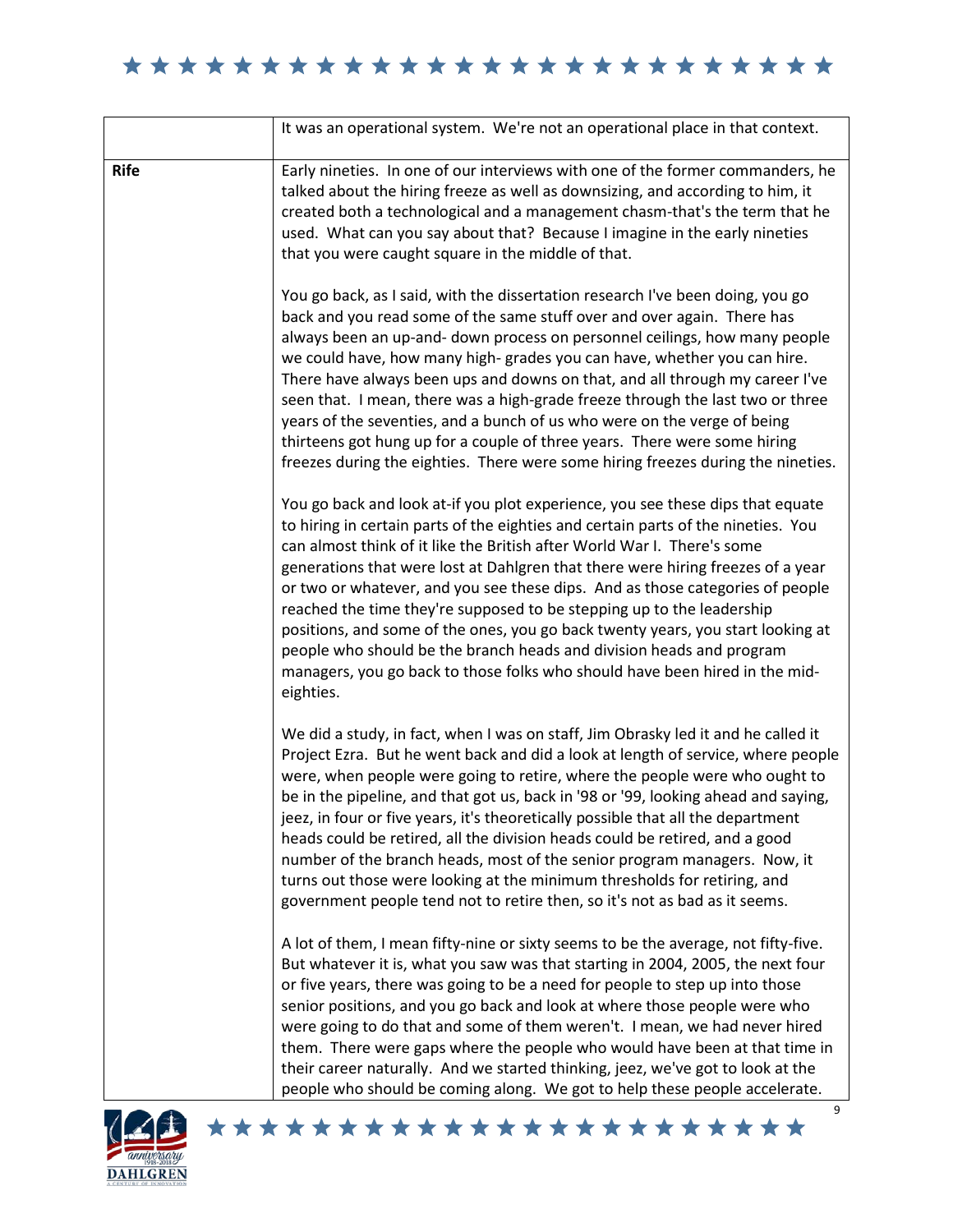|             | So we went back to something we had lost in four or five years because of<br>money problems as much as anything else, I guess, and we went back and<br>planned a much more rigorous workforce development program. We got that<br>spun up and put some significant money into it every year, with leadership<br>training and academic training and whatnot, because we realized we had to<br>move these people along, maybe earlier than                                                                                                                                                                                                                                                                                                                                                                                                                                                                                                                                                                                                                                |
|-------------|-------------------------------------------------------------------------------------------------------------------------------------------------------------------------------------------------------------------------------------------------------------------------------------------------------------------------------------------------------------------------------------------------------------------------------------------------------------------------------------------------------------------------------------------------------------------------------------------------------------------------------------------------------------------------------------------------------------------------------------------------------------------------------------------------------------------------------------------------------------------------------------------------------------------------------------------------------------------------------------------------------------------------------------------------------------------------|
| <b>Rife</b> | To groom them for greater things later on.                                                                                                                                                                                                                                                                                                                                                                                                                                                                                                                                                                                                                                                                                                                                                                                                                                                                                                                                                                                                                              |
| Gates       | What we were going to have to call on them sooner than what would have been<br>in the natural progression. And it really also happened-and this is nothing new<br>either, probably, but some people don't find line management all that<br>rewarding. I've been a line manager off and on for twenty-something years,<br>and I guess I've had my days like that, too. But it is really difficult, and it was<br>seeming to be even more difficult at that stretch in the nineties, to even get<br>people who were interested in being group leaders and branch heads, so that<br>not only were just the number of people not there who we had gotten used to<br>having there to draw on as a pool. the people who were there were showing a<br>very strong tendency not to be very interested in line management. They<br>wanted to do technical things, which I can't argue with. And the ones who<br>wanted to manage, wanted to be program managers, which tends to stay away<br>from most of the people problems and stays oriented technically and<br>financially. |
|             | Yes. Engineers want to do engineering work, and they, unfortunately, were all<br>smart enough to look around and say, "Jeez, these line managers work awful<br>hard. They don't make any more than I do so why should I want that pain?<br>Especially if I think I can get to be a thirteen or a fourteen or now an ND-5<br>without being a line manager, why would I ever want to be a line manager?"<br>Fortunately, there were always people around who wanted to be line<br>managers, but we needed to really do the leadership training to get more<br>people thinking in terms of that, and try to get some more people, good people,<br>interested in thinking about taking that as a career path.                                                                                                                                                                                                                                                                                                                                                               |
|             | So we've had a concentrated effort to really address-and what Captain Scott<br>said is exactly true. You can look back at my experience. I came here, like I said,<br>in 1970, came to SLBM in '71. I was in a branch with thirteen or fourteen<br>people in it, and there were five branches, so they were all, give or take, that<br>size, so we were probably seventy-five, eighty people strong in the SLBM<br>Program. By 1980, we had broken into two divisions and we were about three<br>hundred people, so we had a great growth in through the seventies, and a<br>number of us got the opportunity to jump into positions because we were there<br>a little ahead of the curve.<br>So we got the opportunity to jump into positions of leadership both in the sense<br>of doing technical projects, which I did, and eventually into branch heads,<br>probably before we knew what we were getting into and probably a little early                                                                                                                          |



\*\*\*\*\*\*\*\*\*\*\*\*\*\*\*\*\*\*\*\*\*\*\*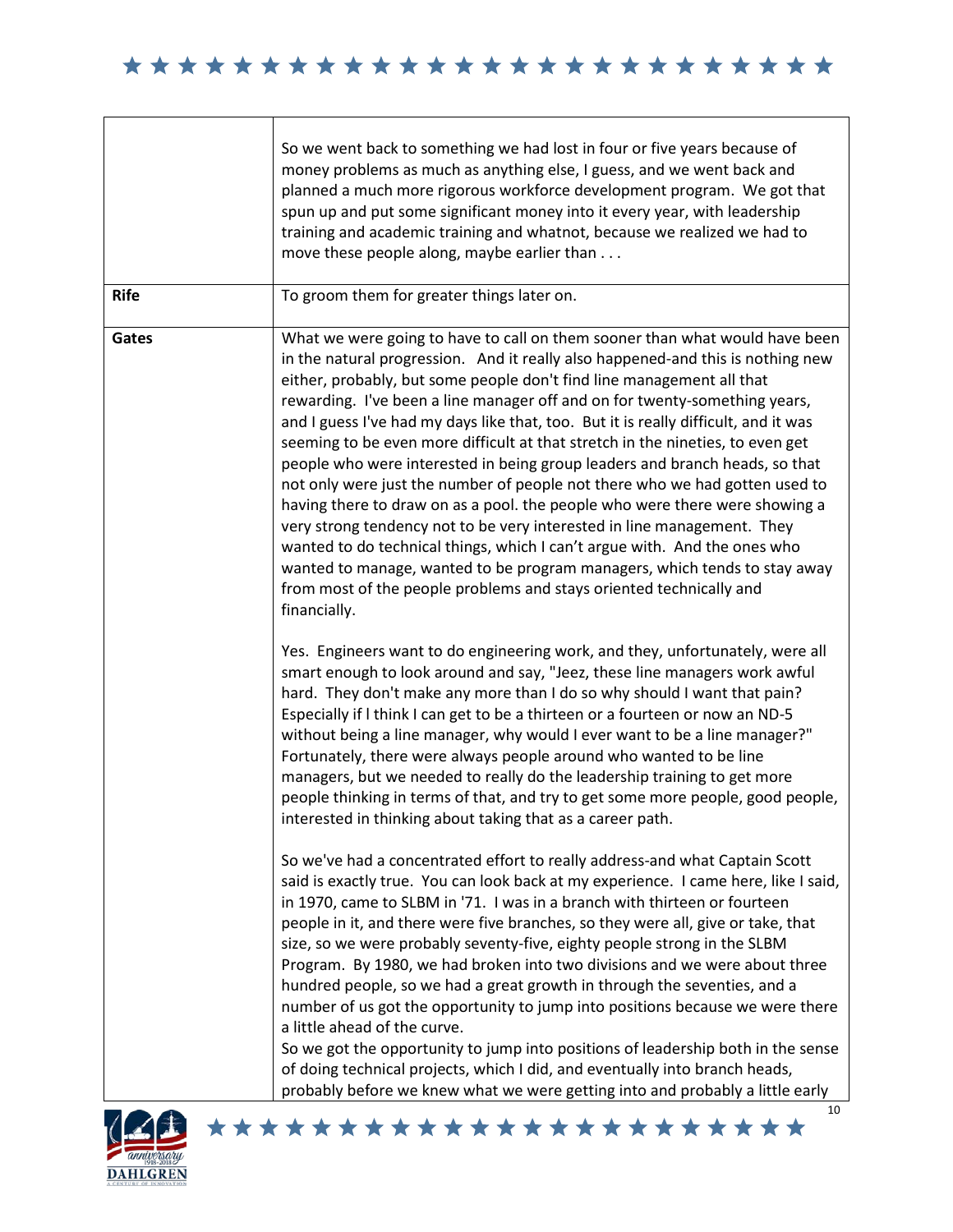|             | in our lives to have done it, but there wasn't any choice in the matter. When I<br>became branch head in 1982 or something, of the branch I had come into in '71<br>with fourteen people, I was head of a branch of forty-one or forty-two people.                                                                                                                                                                                                                                                                                                                                                                                                                                                                                                                                                                                                                                                     |
|-------------|--------------------------------------------------------------------------------------------------------------------------------------------------------------------------------------------------------------------------------------------------------------------------------------------------------------------------------------------------------------------------------------------------------------------------------------------------------------------------------------------------------------------------------------------------------------------------------------------------------------------------------------------------------------------------------------------------------------------------------------------------------------------------------------------------------------------------------------------------------------------------------------------------------|
|             | And at that point when I became a branch head, I was probably thirty-six, thirty-<br>five, thirty-six. So I was the head of a group that, by the time I took it over, was<br>three times bigger than it was when I had joined it ten or eleven years before.<br>So there was a lot of stress then, too. A little different-because we were<br>growing so fast in certain areas, getting the leaders was still an issue, but it was<br>a different one than it was later. As time went on, it was really difficult to get<br>people to want to take those leadership positions. Like I said, if you look at the<br>dips in hiring in the eighties and early nineties, it's very obvious that there was<br>an issue. And fortunately, we had people who were smart enough to recognize<br>it was an issue and to commit some of Dahlgren's discretionary overhead<br>dollars to really go put toward it. |
|             | I know when I had to put some briefs together for Captain Mahaffey at a NSWC<br>BOD, when all of the divisions had to brief NSWC on how were we going to<br>meet the wedge that we had to face, and there were a couple of increments in<br>the wedge, and what were we going to have to do to meet the wedge that was<br>going to be expected of us by 2004 or 2005, and we had to put all that together.<br>And I've got a great deal of respect for Captain Mahaffey. All of the other<br>divisions made their staff people like me stand up and give the brief and take<br>the abuse and the grief Captain Mahaffey said he wanted to do it himself, so<br>he stood up and did it.                                                                                                                                                                                                                 |
|             | One thing that came out of that, as he pointed out, he said, "Well, we can meet<br>that wedge. What it means, by '05, we will have to give up all of our<br>discretionary spending, all of our workforce development, all of our investment.<br>So, yes, we can meet it in '05. We'll probably be dead two or three years later,<br>but we can meet it in '05." But the thing I got out of that was all the other<br>divisions sat there and their jaws dropped when Captain Mahaffey showed<br>what we were spending money on in 1999, and how much money we were<br>putting towards technical investment, how much money we were putting<br>towards workforce development and training of people, because none of them<br>were doing it, and they were really impressed that we could actually manage to<br>pull that off, because some of them were in a real bind and couldn't have done<br>it.    |
| <b>Rife</b> | You were thinking ahead; they weren't.                                                                                                                                                                                                                                                                                                                                                                                                                                                                                                                                                                                                                                                                                                                                                                                                                                                                 |
| Gates       | And they didn't have the money. I mean, we had positioned ourselves over a<br>number of years, and we also were the beneficiary of - I mean, one thing I<br>learned going back and looking at the staff stuff and gathering data for all these<br>things during the nineties and helping plan budgets and things when I was over<br>on staff, is that we were the beneficiary of a lot of really good things. One is, we                                                                                                                                                                                                                                                                                                                                                                                                                                                                               |

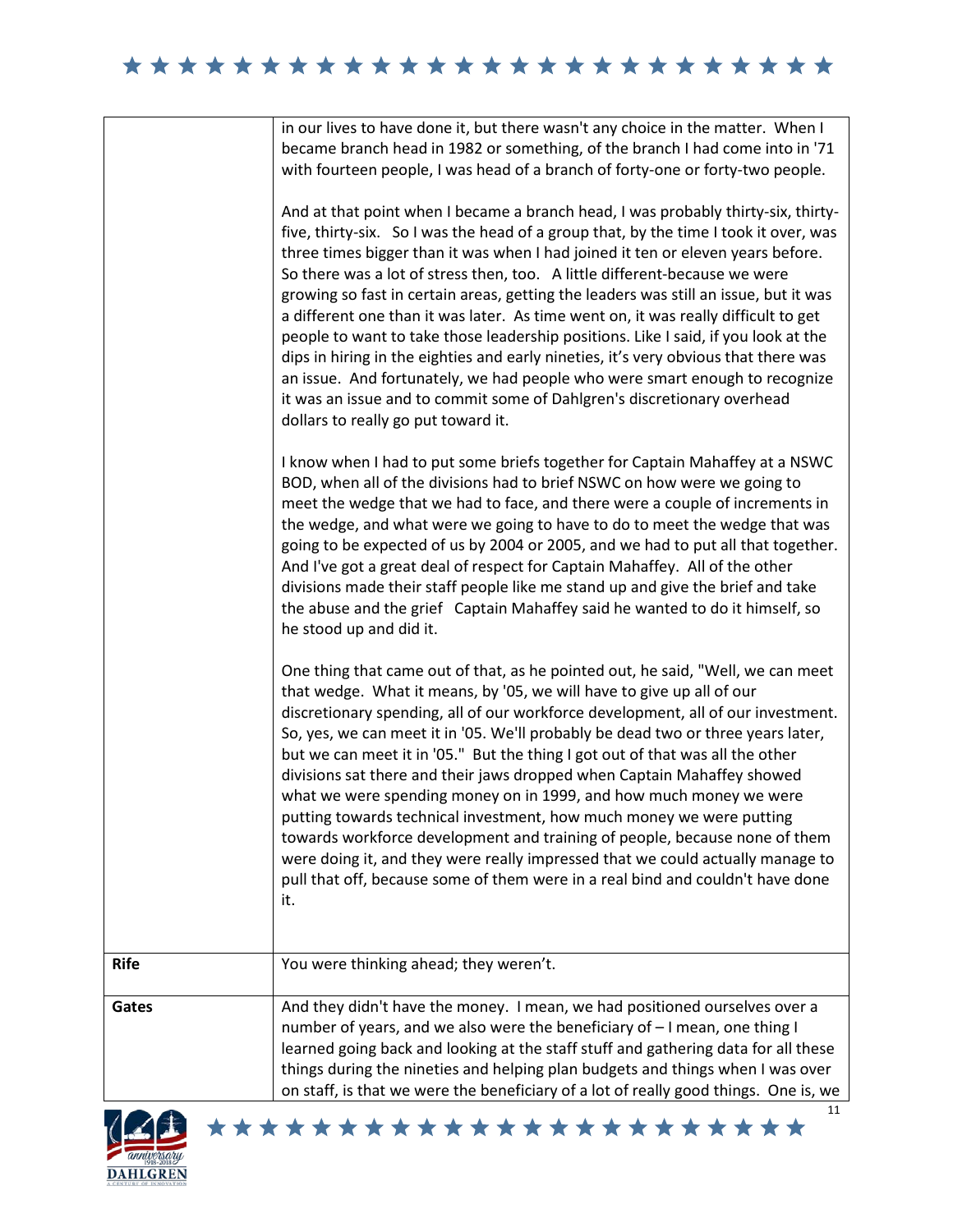|             | planned our budgets and our rate based on a fairly conservative estimate of<br>how much money we were going to be getting in every year. And because what<br>we were doing was valued and we did it well and it was at the forefront of a lot<br>of what was going on in the nineties, we always, every year, got more money in<br>than we had planned on.<br>So our plan would have given us the overhead to meet our expenses.<br>Everything that came on top of that was gravy. So we went through a number<br>of years through the nineties, of bringing more money in than we ever planned<br>for, so we generated more overhead and had more discretionary money. So we<br>were the beneficiary of good planning, for sure. We were also the beneficiary<br>of doing good work and being in the right place at the right time.<br>I always tell people, when they talk to me about management, I always say,<br>"Don't ever underestimate good luck." You need some of that too, but like I<br>said, we'd done good planning, we were in the right place with the right people<br>with the right kind of background and facilities.                                                                          |
|-------------|--------------------------------------------------------------------------------------------------------------------------------------------------------------------------------------------------------------------------------------------------------------------------------------------------------------------------------------------------------------------------------------------------------------------------------------------------------------------------------------------------------------------------------------------------------------------------------------------------------------------------------------------------------------------------------------------------------------------------------------------------------------------------------------------------------------------------------------------------------------------------------------------------------------------------------------------------------------------------------------------------------------------------------------------------------------------------------------------------------------------------------------------------------------------------------------------------------------------|
| <b>Rife</b> | Everything just fell into place.                                                                                                                                                                                                                                                                                                                                                                                                                                                                                                                                                                                                                                                                                                                                                                                                                                                                                                                                                                                                                                                                                                                                                                                   |
| Gates       | Everything fell into place, so we, because of all that, had the money to invest,<br>and other places were really, really struggling. I'm sure most of them<br>recognized the problem and recognized the need, but didn't have the solution<br>for it. So nobody felt sorry for us after that, when they saw how well we were<br>doing. But that's been one of those things that Tom Pendergraft has taken on<br>for sure in the past couple of years. He's gone up to NSWC and NAVSEA and the<br>comptroller of the Navy, arguing that we need to maintain the ability to do<br>some of those things. We need to maintain the ability to set rates so we can do<br>those kinds of things. Tom Pendergraft has been a very strong advocate of that<br>for us, too, and uptown he knows people.<br>So he's been in front on a lot of that stuff. So fortunately, while it's been a little<br>tighter in recent years, Tom has been out there fighting for every penny, so we<br>still have the opportunity, and we still invest a Jot in workforce development,<br>and we still have discretionary money, not as much as most of us would like, to<br>do investment and technology things. But we're still doing it. |
| <b>Rife</b> | Dahlgren's come out a lot better than most of the                                                                                                                                                                                                                                                                                                                                                                                                                                                                                                                                                                                                                                                                                                                                                                                                                                                                                                                                                                                                                                                                                                                                                                  |
| Gates       | And Dahlgren has-and a lot of that is because of planning, but a lot of it is the<br>personalities. you know, going all the way back to Thompson and all the way up<br>to Tom Pendergraft, there've been some very dynamic, and that's probably a bit<br>of an understatement. Some people would say pain in the ass [inaudible], and I<br>think Colvard had that reputation. among others, but we've been the<br>beneficiary over the years of a long series of people with good vision and the                                                                                                                                                                                                                                                                                                                                                                                                                                                                                                                                                                                                                                                                                                                   |

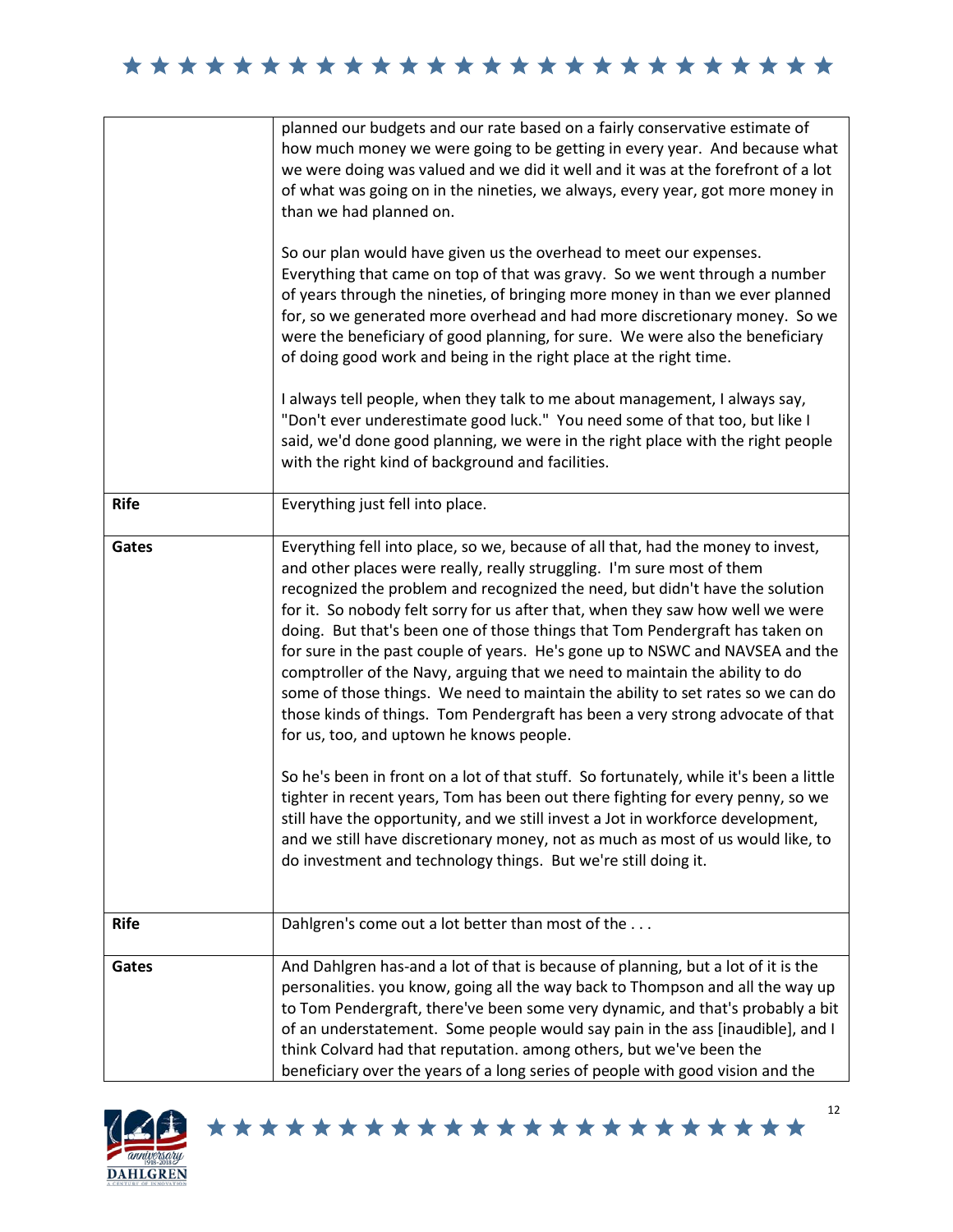|             | knowledge and experience and willingness to go fight for things we needed to<br>make the changes we needed to make.                                                                                                                                                                                                                                                                                                                                                                                                                                                                                                                                                                                                                                                                                      |
|-------------|----------------------------------------------------------------------------------------------------------------------------------------------------------------------------------------------------------------------------------------------------------------------------------------------------------------------------------------------------------------------------------------------------------------------------------------------------------------------------------------------------------------------------------------------------------------------------------------------------------------------------------------------------------------------------------------------------------------------------------------------------------------------------------------------------------|
|             | Fortunately-I mean, that's what made me feel good doing the BRAC stuff in '93<br>and '95, and I may just have been foolish, but I always had the feeling at the<br>time that Dahlgren didn't have anything to worry about. We had to respond to<br>the data calls, we had to do a good job of doing the data calls, you had to take it<br>seriously. But just looking around at what we did and the places that needed us<br>to do things and how strong we were, I didn't have any serious fear for<br>Dahlgren Lab.                                                                                                                                                                                                                                                                                    |
|             | Now, of course, White Oak got closed. Panama City was on the list a couple<br>times in the early nineties, and they've been under the gun for thirty or forty<br>years almost continually, it seems, but I thought that Dahlgren Lab in particular<br>was very strong and very well placed. I knew we had to take it seriously, we had<br>to play the game seriously, but I never had any very serious doubts but that we<br>were going to come out good. And the things we've done over the years before<br>that and since then, I still feel that way. I mean, it probably is helpful when you<br>go into things like BRACs and stuff like that, to have a little bit of trepidation<br>about the outcome, because it sharpens your focus.                                                             |
| <b>Rife</b> | It's always a possibility.                                                                                                                                                                                                                                                                                                                                                                                                                                                                                                                                                                                                                                                                                                                                                                               |
| Gates       | It sharpens your focus a little bit and you take it much more seriously. But I still<br>feel we're very strongly placed, you know, from the stuff I've looked at over the<br>years, being on staff and doing that stuff over the years, working with the<br>leadership working group at NSWC. NSWC-Bill Cocimano and Mark Deskins and<br>now Ed Stewart, have always used people the head of the corporate staff or<br>some equivalent person at each of the divisions, as sort of their extended<br>strategic staff So when I was over on staff, I worked at the NSWC level a lot<br>with the other divisions, helping NSWC respond to and help shape where<br>NAVSEA was going. One thing I discovered getting off of staff, you never get out<br>of that job, so I still help them from time to time. |
| <b>Rife</b> | Like the mafia.                                                                                                                                                                                                                                                                                                                                                                                                                                                                                                                                                                                                                                                                                                                                                                                          |
| Gates       | Once they know your name and phone number, you can't ever quite escape.<br>I'm not as involved as I once was, but I still do from time to time. I know we've<br>benefitted from being part of it NSWC, although in a lot of ways, I don't think<br>it's bragging to say we've been among the strongest of the divisions in NSWC. If<br>you go back and look at the technology, if you go back and look at the history,<br>Dahlgren and Carderock have had a lot in common in terms of the kind of<br>people we've hired, the kind of work we've done, much more so than some of<br>the other parts of what the NSWC were. A different kind of place than Dahlgren<br>and Carderock. But it's been a very good relationship in a lot of ways.                                                             |

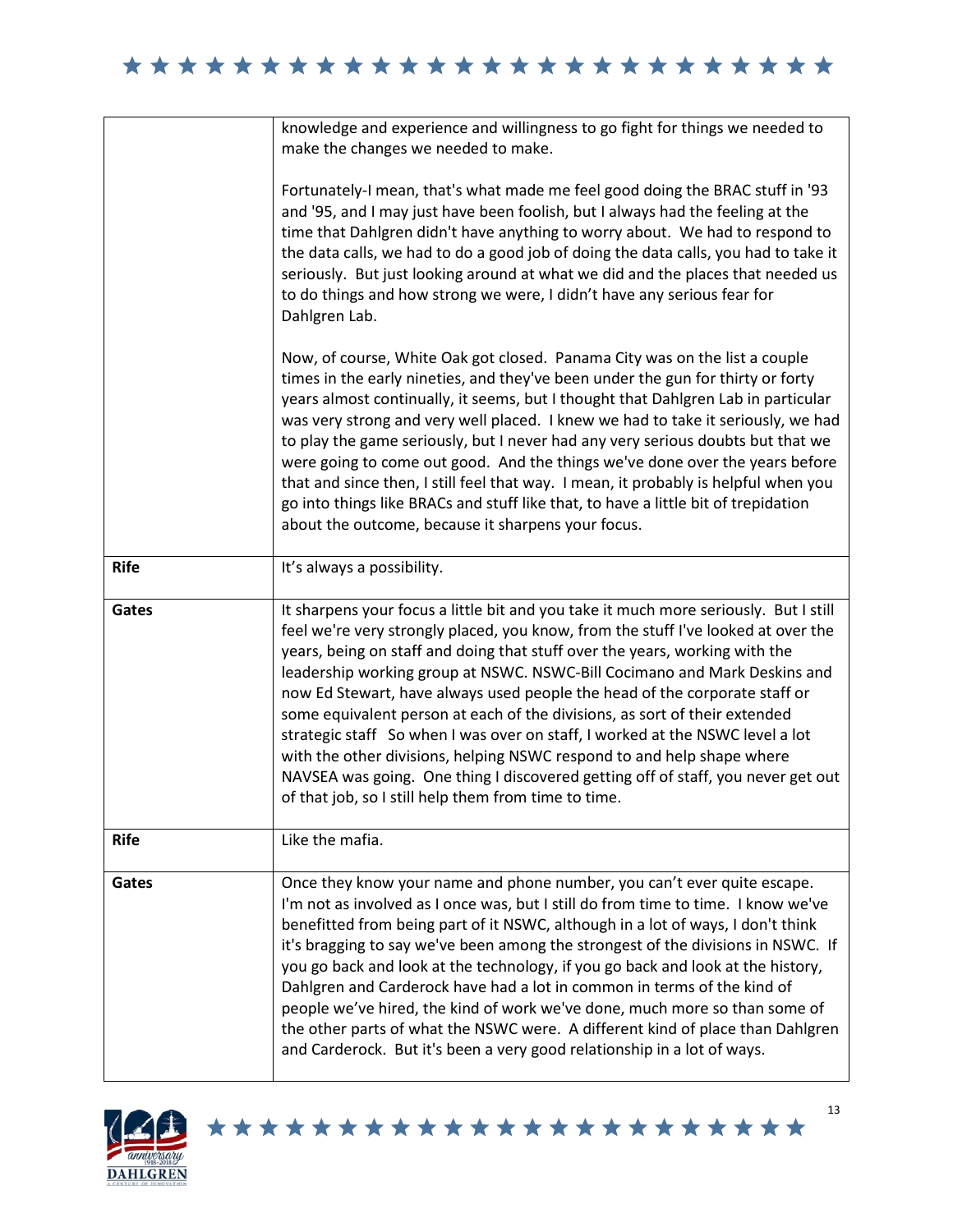| <b>Rife</b> | In closing, what are the most challenging aspects in more recent years, from<br>2000 onward,                                                                                                                                                                                                                                                                                                                                                                                                                                                                                                                                                                                                                                                                                                                                                        |
|-------------|-----------------------------------------------------------------------------------------------------------------------------------------------------------------------------------------------------------------------------------------------------------------------------------------------------------------------------------------------------------------------------------------------------------------------------------------------------------------------------------------------------------------------------------------------------------------------------------------------------------------------------------------------------------------------------------------------------------------------------------------------------------------------------------------------------------------------------------------------------|
| Gates       | It seems to me like it's always been more of the same that every few years<br>somebody comes back and wants to say, "We don't need government technical<br>people. We can just outsource everything. We can go to industry for<br>everything." So you go through these cycles of people wanting to do a lot of<br>outsourcing, making requirements for money to go certain ways, making it<br>harder for us to get it.                                                                                                                                                                                                                                                                                                                                                                                                                              |
|             | So you go through those cycles, and we're going through it again, and I think<br>what people eventually come back to is that industry has a role and they have a<br>place, and you can't do what the Navy and DOD and the nation need without<br>them. But people eventually come around to the idea you can't do it without us<br>either, because there really are differences. I've always had a problem-and I got<br>this from one of my professors-I always had a problem with the "reinventing<br>government" stuff, when Vice President Gore talked about customers. Well,<br>the citizens of this country aren't customers; they're the stockholders.                                                                                                                                                                                        |
|             | It's a much different business relationship, and what we need to do--and there<br>are a lot of people you can read, whether it's from Paul Light and Hal Rainey and<br>a lot of people have written about government and about public-private kinds<br>of things over the years. There's an awful lot of literature on that, and there<br>really are differences in what a government institution does. We're driven by<br>different things, theoretically, at least. I mean, as a working capital fund, we're<br>at least partly driven by the same thing business is, but not quite totally.                                                                                                                                                                                                                                                      |
|             | So we have a role and industry has a role, the technology places, whether at the<br>universities or with NRL, which is a different kind of a place than Dahlgren, and<br>ONR. I mean, we all have roles in this sort of thing. So you go through a<br>seemingly-these days, seemingly a continuous kind of a thing of going back and<br>trying to help people understand what our part of that is, why it is we're<br>needed. One of the things that Ted Williams said before he retired as N<br>Department-we were talking about some of these things going through Vision<br>21 and a lot of the stuff that was going on in the late nineties with some of the<br>acquisition reform stuff, where you get a single prime--one of the things, there<br>was a lot of concern about private industry likes to do things when you can<br>build stuff. |
|             | I mean, the money is in building stuff Were they still going to be there for the<br>long haul when you had to do the in-service engineering, you had to maintain<br>stuff for the-you were seeing things with life span, they were twenty and thirty<br>and forty years when you get into the fleet. Were they still going to be there for<br>those last twenty years or thirty years of the service life, when it's not as much<br>money? Given their druthers, they would move on to the next version of<br>something or the next                                                                                                                                                                                                                                                                                                                 |

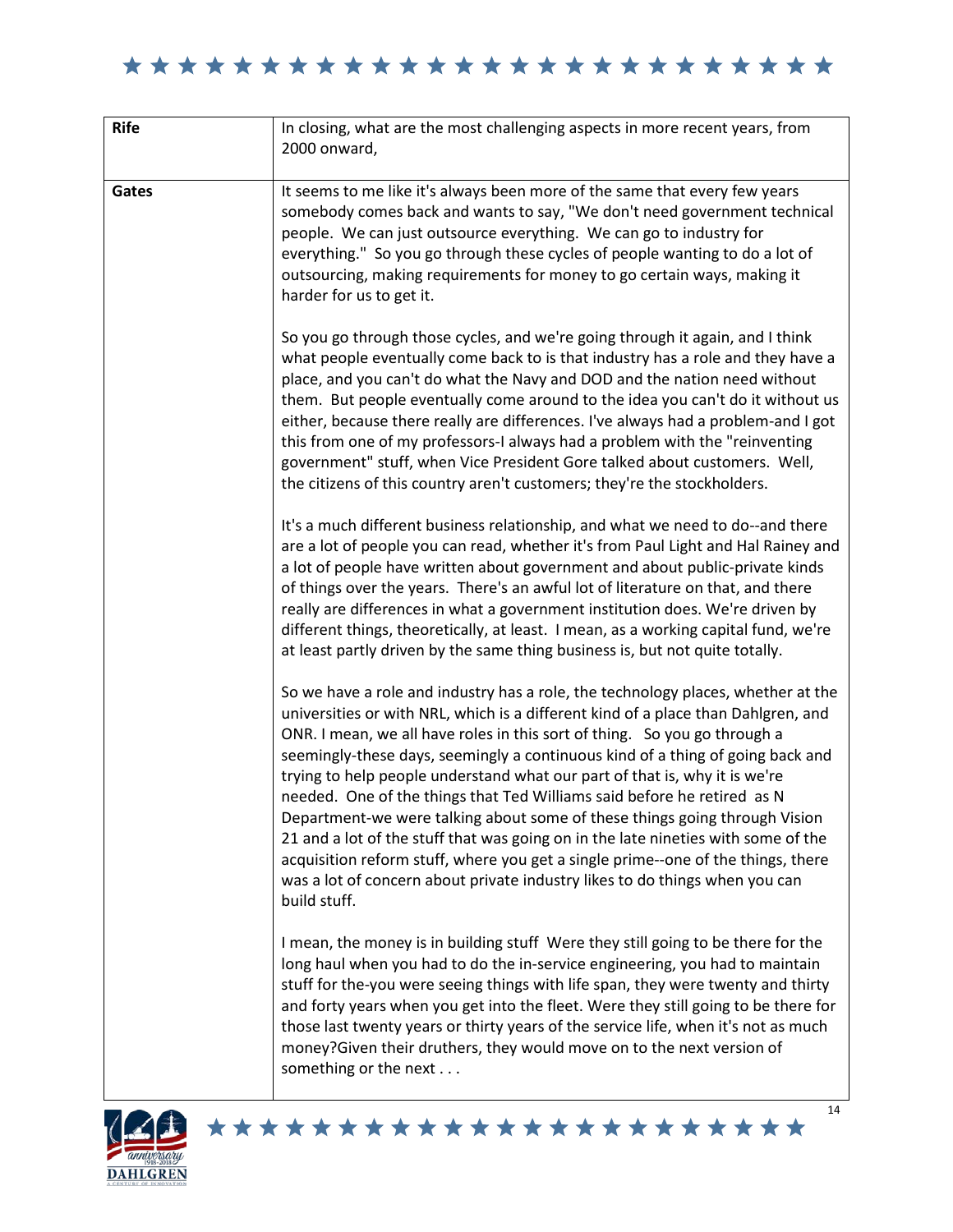| <b>Rife</b> | Next generation.                                                                                                                                                                                                                                                                                                                                                                                                                                                                                                                                                                                                                                                                                                                                                                                                                                                                                                                                                                                                                                                                                                                                                                                                   |
|-------------|--------------------------------------------------------------------------------------------------------------------------------------------------------------------------------------------------------------------------------------------------------------------------------------------------------------------------------------------------------------------------------------------------------------------------------------------------------------------------------------------------------------------------------------------------------------------------------------------------------------------------------------------------------------------------------------------------------------------------------------------------------------------------------------------------------------------------------------------------------------------------------------------------------------------------------------------------------------------------------------------------------------------------------------------------------------------------------------------------------------------------------------------------------------------------------------------------------------------|
| Gates       | Or the next generation. So we've always been the ones, places like us and<br>Crane and other places, have always been the ones that have had to stay<br>around for the long haul to maintain and upgrade ten- and twenty-year-old<br>stuff, when industry didn't want to do it because there wasn't any profit in it<br>anymore and they would move on to developing the next generation of<br>systems. I mean, there's nothing wrong with it it's a very nice progression. a<br>very nice way for the thing to work. So there was a lot of concern with this new<br>acquisition reform. Were they going to be there when the time came?<br>Ted Williams always viewed that our job, our strategic goal-and this is probably<br>paraphrasing Ted---but he said he always expected that we were going to have<br>to find ways just to still be standing five or six years from then when some of<br>these things fell on their butts. So I've thought of our strategic goal as being we<br>have to keep a capability in certain areas, we have to maintain the ranges, we<br>have to maintain a lot of these things that are very critical to the Navy. We have<br>to find ways of doing it, so when they're needed |
| <b>Rife</b> | The next war.                                                                                                                                                                                                                                                                                                                                                                                                                                                                                                                                                                                                                                                                                                                                                                                                                                                                                                                                                                                                                                                                                                                                                                                                      |
| Gates       | The next war, or when they're needed when industry moves on to the next<br>system and they want government to pick up some of these things. Also, just<br>the testing places. You go to China Lake and some of the Air Force places, and<br>even Dahlgren, if you've got places where you can do testing, you've got to hang<br>on to them because they                                                                                                                                                                                                                                                                                                                                                                                                                                                                                                                                                                                                                                                                                                                                                                                                                                                            |
| <b>Rife</b> | They can't be rebuilt overnight.                                                                                                                                                                                                                                                                                                                                                                                                                                                                                                                                                                                                                                                                                                                                                                                                                                                                                                                                                                                                                                                                                                                                                                                   |
| Gates       | They can't be rebuilt. And a lot of the things that people are finding out with<br>the environment, the encroachment at places like that, there just aren't places<br>to rebuild them. I mean, you can't find places out in the middle of nowhere like<br>China Lake and Dahlgren much anymore, where you can go build some of these<br>things.                                                                                                                                                                                                                                                                                                                                                                                                                                                                                                                                                                                                                                                                                                                                                                                                                                                                    |
| Conclusion  | Thank you for listening to this week's Dahlgren Centennial Podcast, and<br>hopefully you have learned another interesting aspect of what our people<br>accomplish for the Navy and for our nation.                                                                                                                                                                                                                                                                                                                                                                                                                                                                                                                                                                                                                                                                                                                                                                                                                                                                                                                                                                                                                 |
|             | We will continue sharing how Dahlgren is a one-of-a-kind location where<br>innovation is heralded as the hallmark of each individual.                                                                                                                                                                                                                                                                                                                                                                                                                                                                                                                                                                                                                                                                                                                                                                                                                                                                                                                                                                                                                                                                              |
|             | <b>PAUSE</b><br>Tune in next week to hear from Neil Cain, an influential early manager in the<br>Aegis program.                                                                                                                                                                                                                                                                                                                                                                                                                                                                                                                                                                                                                                                                                                                                                                                                                                                                                                                                                                                                                                                                                                    |